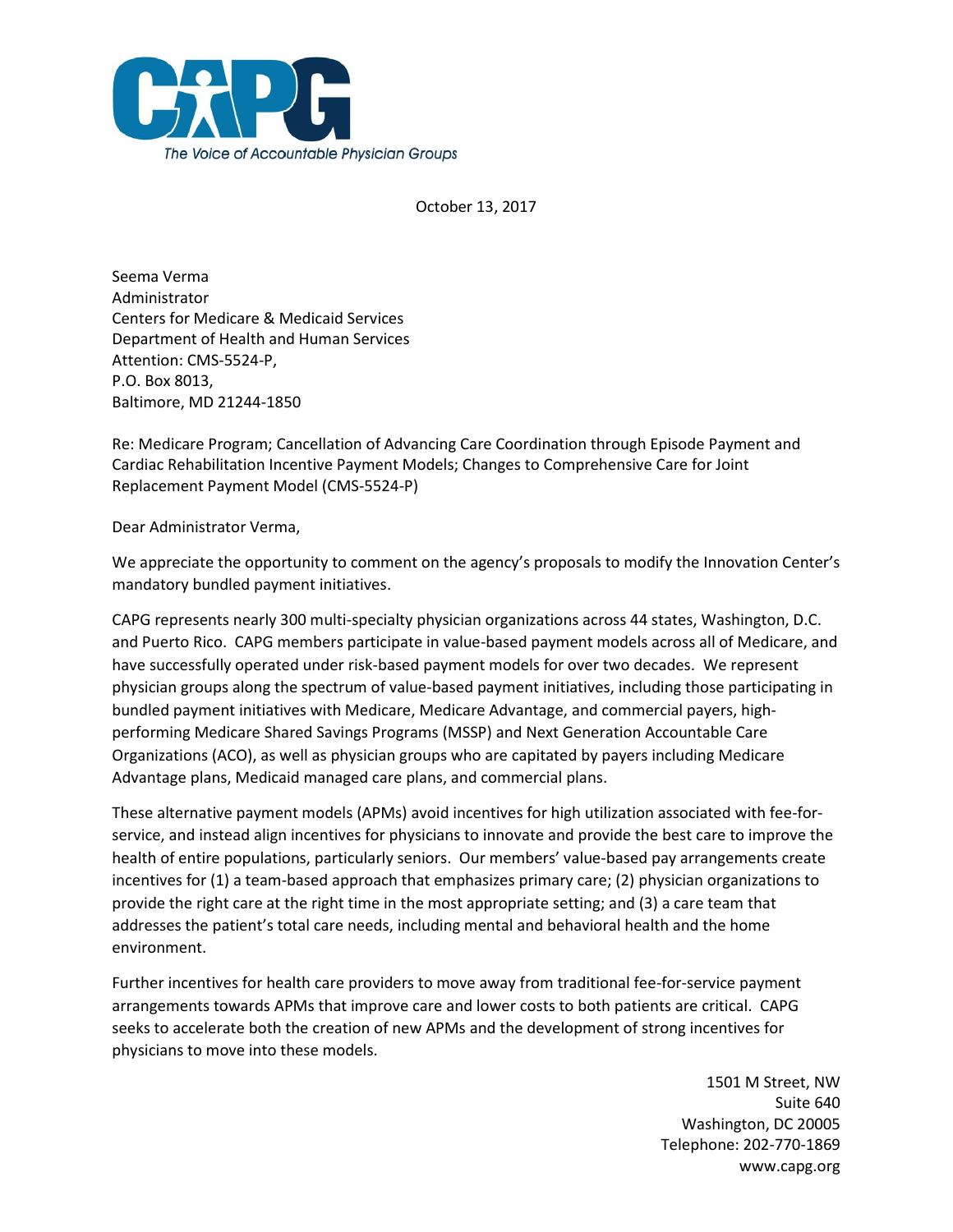To summarize, CMS proposes (1) cancelling Episode Payment Models (EPMs); (2) cancelling the Cardiac Rehabilitation (CR) incentive payment model; and (3) limiting the scope of mandatory testing of Comprehensive Care for Joint Replacement (CJR) model (reducing the number of mandatory participating MSAs from 67 to 34).<sup>1</sup>

To summarize our comments, while we understand and support the need for voluntary, flexible participation in new payment and delivery models, we remain concerned that scaling back bundled payment models decreases opportunities for providers to participate in advanced APMs. We recommend that CMS swiftly implement Medicare Advantage alternative payment models to allow sophisticated, risk-bearing physician groups to obtain advanced APM status.

Our detailed comments on the proposed rule are provided below.

I. Bundled payment models offer an important on-ramp to value-based care.

We agree with CMS that bundled payment models offer opportunities to redesign care processes to improve care and reduce costs. We offer two specific examples from *CAPG's Guide to Alternative Payment Models* that highlight our members' success with bundled payments in different programs:

- Providence Health & Services, has successfully navigated bundled payment models by working with both commercial and Medicare Advantage (MA) sponsored plans to develop a bundled price for episodes of care, and sharing in the financial savings garnered by use of this model. Because of this program, Providence has seen the length of hospital stays decreased by 50 percent for commercial patients and 32 percent for Medicare patients.<sup>2</sup>
- Catholic Health Initiatives (CHI) participating in Medicare's Bundled Payment for Care Improvement (BPCI) initiative saw a reduction in readmission rates by 46 percent and skilled nursing facility utilization by 45 percent. $3$

Both case study participants highlight that they are using bundled payment models as a foundation to move to population health models. CAPG is committed to pursuing population-based capitated and other budget based payments in traditional Medicare and MA. However, we recognize that not every physician across the country is ready to enter a capitated arrangement today. We appreciate CMS's indication that the Innovation Center will continue develop new voluntary bundled payment models in CY 2018 that would be designed to meet the criteria to be an advanced APM. $4\,$  We reiterate our view that it is important to continue to view bundled payment models as a first step toward advanced APMs, not as a final destination for delivery reform.

 $\overline{a}$ 

<sup>1</sup> Medicare Program; Cancellation of Advancing Care Coordination Through Episode Payment and Cardiac Rehabilitation Incentive Payment Models; Changes to Comprehensive Care for Joint Replacement Payment Model 82 Fed. Reg. 39,310 (Aug. 17, 2017) [Proposed Rule].

<sup>2</sup> CAPG's Guide to Alternative Payment Models 2017, available at <http://capg.org/index.aspx?page=340> (accessed October 9, 2017).

<sup>3</sup> CAPG's Guide to Alternative Payment Models 2016, available at <http://www.capg.org/index.aspx?page=382> (accessed October 9, 2017).

<sup>4</sup> Proposed Rule, at 39,313.